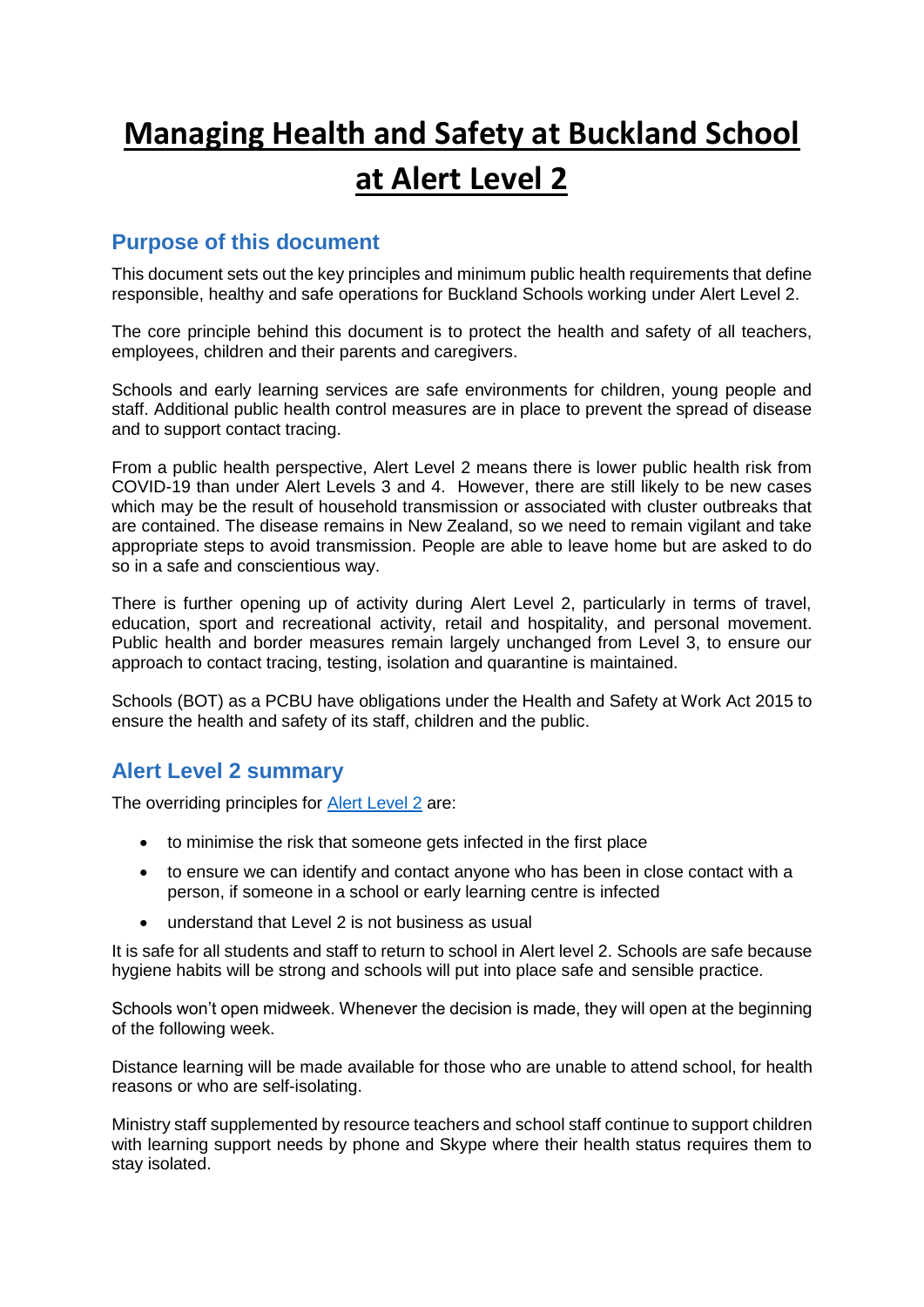School transport is able to increase as the number of students increases but with level 2 requirements i.e. Driver isolation, physical distancing, etc

Before and after school programmes can open, with Board and providers combined agreement.

School redevelopment and construction projects can resume.

People at higher-risk of severe illness from COVID-19 (eg those with underlying medical conditions, especially if not well-controlled) are encouraged to take additional precautions when leaving home. They may work, if they agree with their employer that they can do so safely.

The safety and wellbeing of students, staff and their households, continues to be a priority.

#### **Changes from Alert Level 3**

The significant changes for schools are:

• Physical Distancing – Physical distancing is a good precaution to prevent the spread of disease. In an Alert Level 2 school environment, this means children, young people, and staff maintaining a physical distance so that they are not breathing on or touching each other, coupled with good hygiene practices (coughing into your elbow, handwashing and drying) and regular cleaning of commonly touched surfaces. There are situations where physical distancing is not possible, such as some sporting activities. In these situations extra emphasis on handwashing and drying (or cleansing with hand sanitiser) before and after activities and regular cleaning of equipment is very important.

In junior rooms, it is not really possible to have a physical distance between children and staff. Young children require a lot of physical support and it is not possible to explain or maintain a physical distance between young children given the age of the children and set up of centres. This means good hygiene practices (coughing into your elbow, regular handwashing, and drying) are even more important.

• Educational facilities, and school transport are not considered mass gatherings for staff and students. This means there are no restrictions on numbers of people indoors or outside at schools other than what other public health or health and safety measures require.

Mass gathering rules would however apply should the school hire out school facilities where people from outside the school may be attending.

- Sports and playgrounds school playgrounds, sports equipment use and activities can resume. Contact sports can resume. This relies on being able to contact trace who is on site during school hours and at school team training and competitions. Any inter school events that recommence will need to have a contact tracing register in place to record those playing for and against teams. Shared policy agreement between parties.
- There is no bubble concept at Level 2 so there are no restrictions on groups of children and students mixing with others on site. Where practicable where groups/classes do mix – attendance should be recorded as it should if the composition of groups and classes change during the day.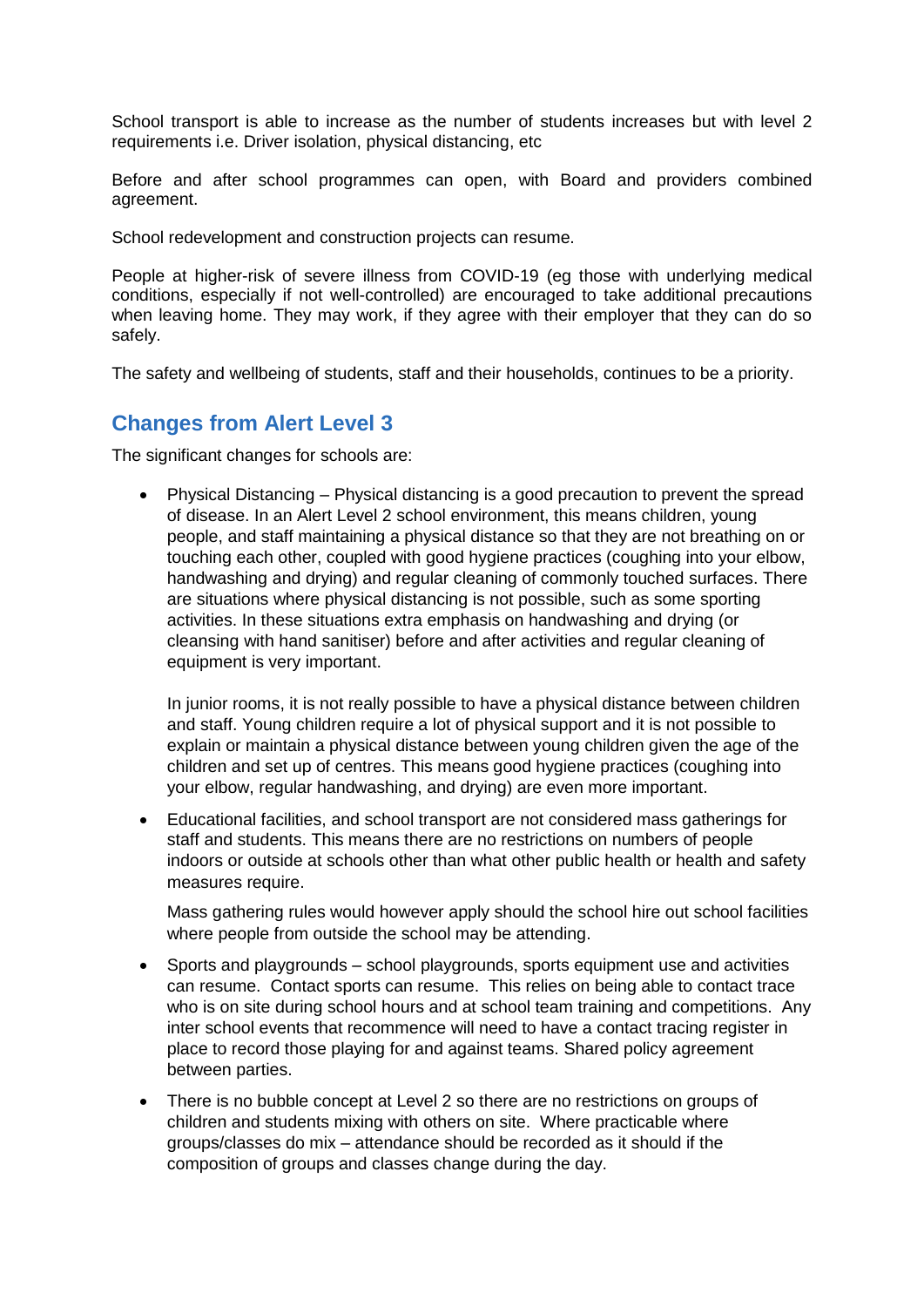• Teachers/staff are not restricted to one group and can move freely between groups of students.

## **Health and Safety at Work Act requirements**

To meet the requirements under the Health and Safety Act 2015 during Alert Level 2 we will manage risks and protect staff, children and young people. How we will do will be detailed in a COVID-19 safety plan following.

The expectation of the government, community, staff and regulators is that Buckland School will meet the highest possible standards and that the Boards of Trustees, management and individual staff will actively manage adherence to the safety measures and expectations. It is expected that all involved ensure they are looking out for the health and safety of their colleagues and community, while at work. Board members, principals and managers will be seen to be leaders in this work.

As a workplace Buckland School is obliged to eliminate transmission risks where possible and where not, to substitute work practices or provide as high a level of control as possible. A simple example is where possible, propping or wedging a door open rather than focusing on wiping the handles regularly. Buckland School will maintain or create new practices that meet or exceed the public health requirements as they are updated.

Implementing or maintaining infectious disease controls remains vital for the health and safety of workers and other people.

Buckland School, by resuming teaching and other work on-site will consult with staff and work through how to work differently to minimise the risk of COVID-19 transmission.

Buckland School will revisit the approach we have had in place under Alert Level 3.

The key controls for Buckland School (and all workplaces) are:

- ensure people with COVID-19 symptoms, any illness or feel generally unwell stay away from school
- maintain physical distancing (in schools this means children, young people, and staff maintaining a physical distance so that they are not breathing on or touching each other)
- enable good hygiene practices
- keep track of people that enter the school

The detail of implementation of infection controls to be used follow in the COVID-19 Safety plan.

Staff have been consulted about which controls will be used and how this differs from what we did at Alert Level 3. Staff have had the document for Alert Level 2 shared with them and understand how the school intends to manage work safely and what they need to do to help.

The Alert Level 2 approach will also been shared with our school community.

The Alert Level 2 approach will be regularly reviewed (each week for the first month and then as necessary) and updated as necessary.

The following questions have been considered to ensure we minimise the risk of COVID-19:

• How will we manage the risks of restarting our operations at Alert Level 2?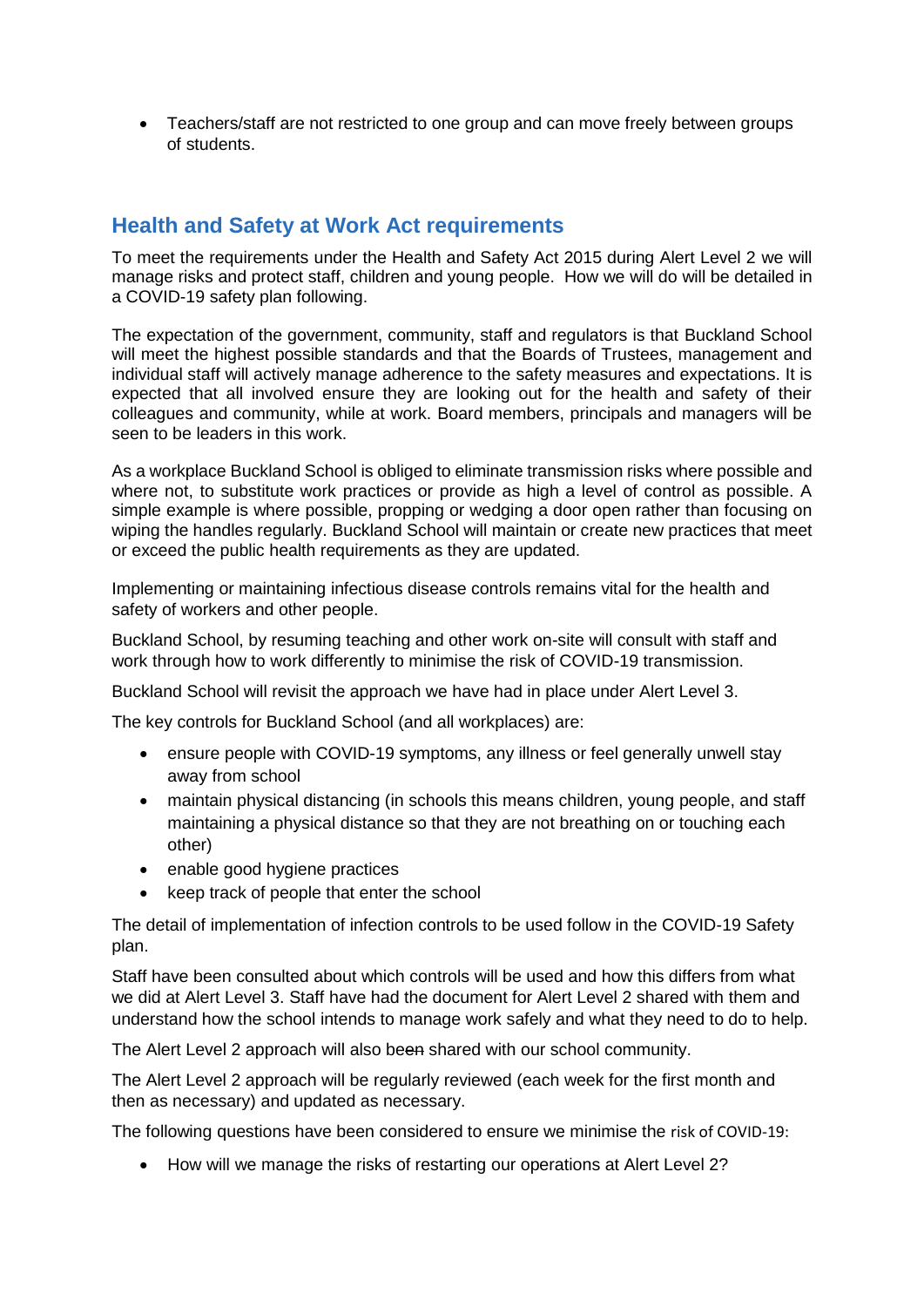- How will we ensure all staff are able to keep themselves safe from exposure to COVID-19?
- How will we gather information on our staff's wellness to ensure they are safe and well to work?
- How will we operate our school in a way that keeps staff, children, young people and other people coming on-site safe from exposure to COVID-19?
- How will we manage an exposure or suspected exposure to COVID-19?
- How will we check to see if our work processes and risk controls are effective?
- How do any changes impact on the risks of the work we do?

# **Public health measures that will be taken in Buckland School**

These specific public health requirements for Alert Level 2 are in addition to our usual practices when managing health and safety, and will be adhered to:

- Parents will be asked to keep any sick children at home. If a sick child comes to school, they will be sent home.
- Children, young people and staff will be far enough away from each other so that they are not breathing on or touching each other, coupled with good hygiene practices and regular cleaning of commonly touched surfaces. A specific measurement is not necessary but where practicable 1 metre will be used as a guide, particularly between adults.
- Hand sanitiser will be used at entry to class rooms and in shared spaces. Soap, water and the ability to dry hands will be provided in bathrooms.
- Where practicable we will ensure that children and young people regularly wash and dry hands, cough and sneeze into their elbow, and try to avoid touching their face.
- Physical education classes and break time activities can include access to sports equipment including playgrounds but hygiene practice should be observed after playing with equipment. Sports equipment and playgrounds to be cleaned with warm soapy water after each day.
- High touch surfaces will be disinfected and cleaned daily.
- Contact tracing registers are set up and identify which children and adults are on site, in each teaching space, these will include recording if there is a different composition of children and adults during the day. This includes recording visitors to the site, including parents.
- Students will not be allowed off the premises at lunchtime or any time except to leave the school with parents, and will be required to sign in and out of school via the office tablet.
- Although PPE is not required or recommended as necessary in any educational facility, masks and gloves will be available to those wanting to use them.
- Should Buckland [School be connected to a confirmed or probable case of COVID-19](http://education.govt.nz/assets/Documents/COVID19-files/If-you-have-a-probable-or-confirmed-case.docx) it will close for 72 hours to allow contact tracing and cleaning. The school could be closed for a further 14 days (but open for distance learning) – School management and Board will work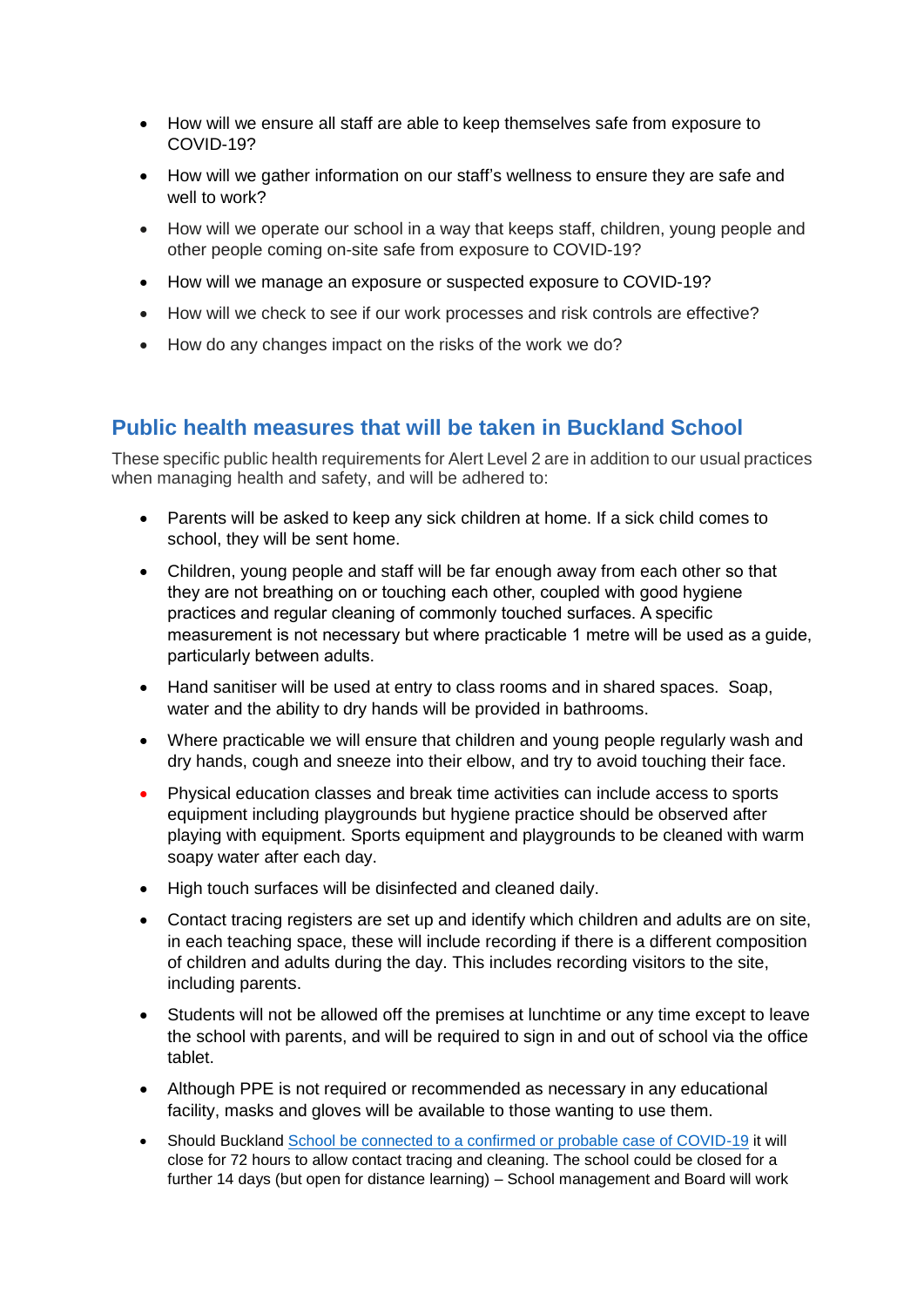with public health units to manage this and the direction to close will come from the Medical Officer of Health.

• There will be stringent self-isolation of those who display relevant symptoms of COVID-19, test positive for COVID-19, have been in close contact with someone who tests positive for COVID-19, or have been overseas in the last 14 days –

Before staff/students come on site

- Before reopening at Alert Level 2 all PCBU officers will self-assess the school's ability to operate safely at Alert level 2. This will include thinking about how to manage risks and protect staff, students and whanau under alert level 2.
- Documentation: COVID-19 Safety plan Alert Level 2 will be completed and will involve consultation with staff to assess risks and identify solutions.
- Part of the plan will include the gathering of information on the wellness of staff and students to ensure they are safe and well to return to school.

# **COVID-19 SAFETY PLAN FOR BUCKLAND SCHOOL Alert Level 2**

All staff have been consulted concerning their personal positions regarding work at school and any concerns they have regarding health and safety of themselves and students under Alert Level 2. The Health and Safety plan was communicated to all staff on 12 May 2020 and parents through email on 13 May 2020.

The school will have had ten days from notification of Alert Level 2 procedures to prepare for reopening for all on 18 May 2020.

| How it will work at Buckland School<br>whilst the school is at Alert Level 2                   | <b>Buckland School Operations Plan Overview</b>                                                                                                                                                   |
|------------------------------------------------------------------------------------------------|---------------------------------------------------------------------------------------------------------------------------------------------------------------------------------------------------|
|                                                                                                | Once the roll is established, staffing will be allocated back to<br>classes. It may be necessary to have a teacher assigned to<br>supporting children who will not return with distance learning. |
| This will be further amended for<br><b>Level 1</b> (no notification of a possible<br>date yet) | Ongoing consultation with all staff about workplace safety is<br>critical and all staff are asked to raise questions immediately to<br>the Principal.                                             |
|                                                                                                |                                                                                                                                                                                                   |
| <b>Cleaning at School and PPE at School</b>                                                    | The school will receive a thorough clean in the week preceding<br>opening.                                                                                                                        |
|                                                                                                | All work spaces and work surfaces in the school that are used<br>will be disinfected and cleaned daily, this includes door handles.                                                               |
|                                                                                                | Throughout the day extra cleaning of toilets, sickbay, door<br>handles will take place by the teachers.                                                                                           |
|                                                                                                | Sickbay/waiting room will be cleaned after each use.                                                                                                                                              |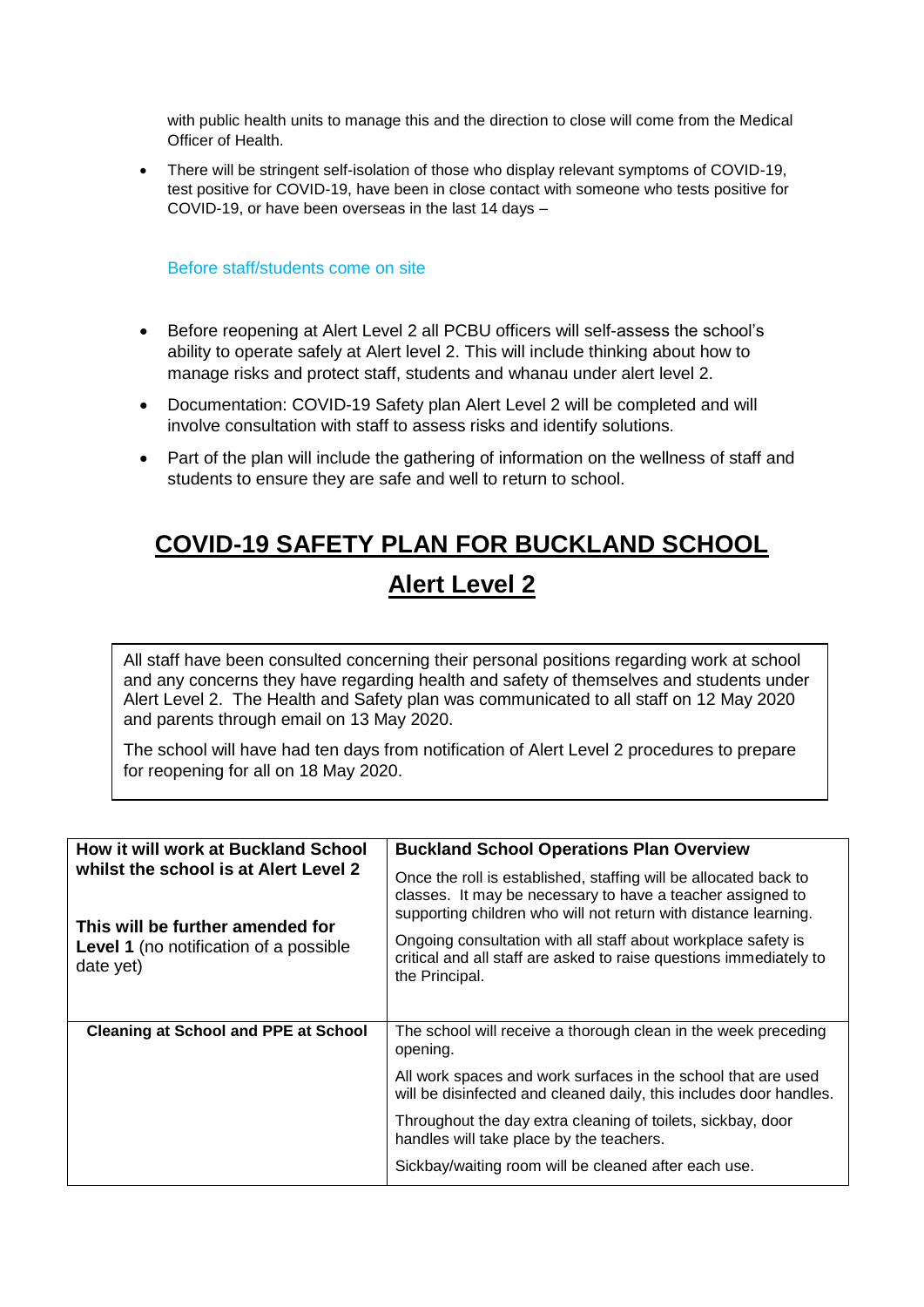|                                                              | Cleaning supplies will be in each room enabling frequent<br>cleaning.                                                                                                                                                                                                                                                                                                                                                                             |
|--------------------------------------------------------------|---------------------------------------------------------------------------------------------------------------------------------------------------------------------------------------------------------------------------------------------------------------------------------------------------------------------------------------------------------------------------------------------------------------------------------------------------|
|                                                              | The school will have face masks available for staff &/or students<br>if they wish to wear these.                                                                                                                                                                                                                                                                                                                                                  |
|                                                              | Mask wearing is a personal preference/precaution and it will not<br>be viewed negatively in the school. Respect for the individual<br>will be encouraged.                                                                                                                                                                                                                                                                                         |
|                                                              | Tissues and hand gloves will be available in all<br>workspaces/bubbles.                                                                                                                                                                                                                                                                                                                                                                           |
|                                                              | There will be a lined bin in each room for disposal of tissues,<br>rubbish. Bags will be tied and disposed of in the main bin.                                                                                                                                                                                                                                                                                                                    |
| Washing/sanitise and drying hands.                           | Soap is available in toilet areas and sinks, sanitisers are in every<br>classroom and work space. Access to hand sanitiser will be<br>increased with stations set up at entrance and exit points.                                                                                                                                                                                                                                                 |
| Cough into elbow/tissues and then<br>performing hand hygiene | Students will be taught and modelled regular hand washing and<br>sanitiser use. Tissues are available in classrooms plus tissue<br>disposal bags.                                                                                                                                                                                                                                                                                                 |
| Don't touch your face                                        |                                                                                                                                                                                                                                                                                                                                                                                                                                                   |
|                                                              | To be taught and constantly reinforced.                                                                                                                                                                                                                                                                                                                                                                                                           |
|                                                              | Extra signage will be put up around the school.                                                                                                                                                                                                                                                                                                                                                                                                   |
|                                                              |                                                                                                                                                                                                                                                                                                                                                                                                                                                   |
| Classroom temperatures                                       | It is a requirement at this stage for classrooms to be maintained<br>at 18-20 degrees so staff are asked to use heat pumps only<br>when required.                                                                                                                                                                                                                                                                                                 |
| <b>Students at School</b>                                    | Children at higher-risk of severe illness from COVID-19 (e.g.<br>those with underlying medical conditions, especially if not well-<br>controlled) are encouraged to take additional precautions when<br>leaving home. Parents, caregivers and students will need to<br>work with the school to develop a plan to manage a safe return<br>to school. Distance learning will continue to be available to those<br>who choose to remain at home.     |
|                                                              | School staff are to observe students on arrival into the<br>classroom checking for symptoms and ask those presenting as<br>unwell to go home (or arrange for parents and caregivers to<br>come and pick up).                                                                                                                                                                                                                                      |
|                                                              | Principals at state schools have authority to preclude a student<br>from attending if they believe on reasonable grounds may have<br>a communicable disease under section 19 of the Education Act                                                                                                                                                                                                                                                 |
| <b>Classes in School</b>                                     | Class attendance rolls will be completed twice each day and will<br>be managed through the Edge student management system.<br>Non-attendance will be notified by parents/caregivers through<br>the school's normal channels: email, voice message, app.                                                                                                                                                                                           |
|                                                              | Daily contact tracing registers will be kept to identify which<br>children are in each teaching space, recording when and who<br>they have contact with during the day if that changes. This<br>includes recording the adults children/adults are in contact with<br>throughout the day e.g. teacher aides, RR teacher, Principal,<br>SLT. RTLB, specialists. Specialist teachers in the school and<br>teacher aides will keep their own records. |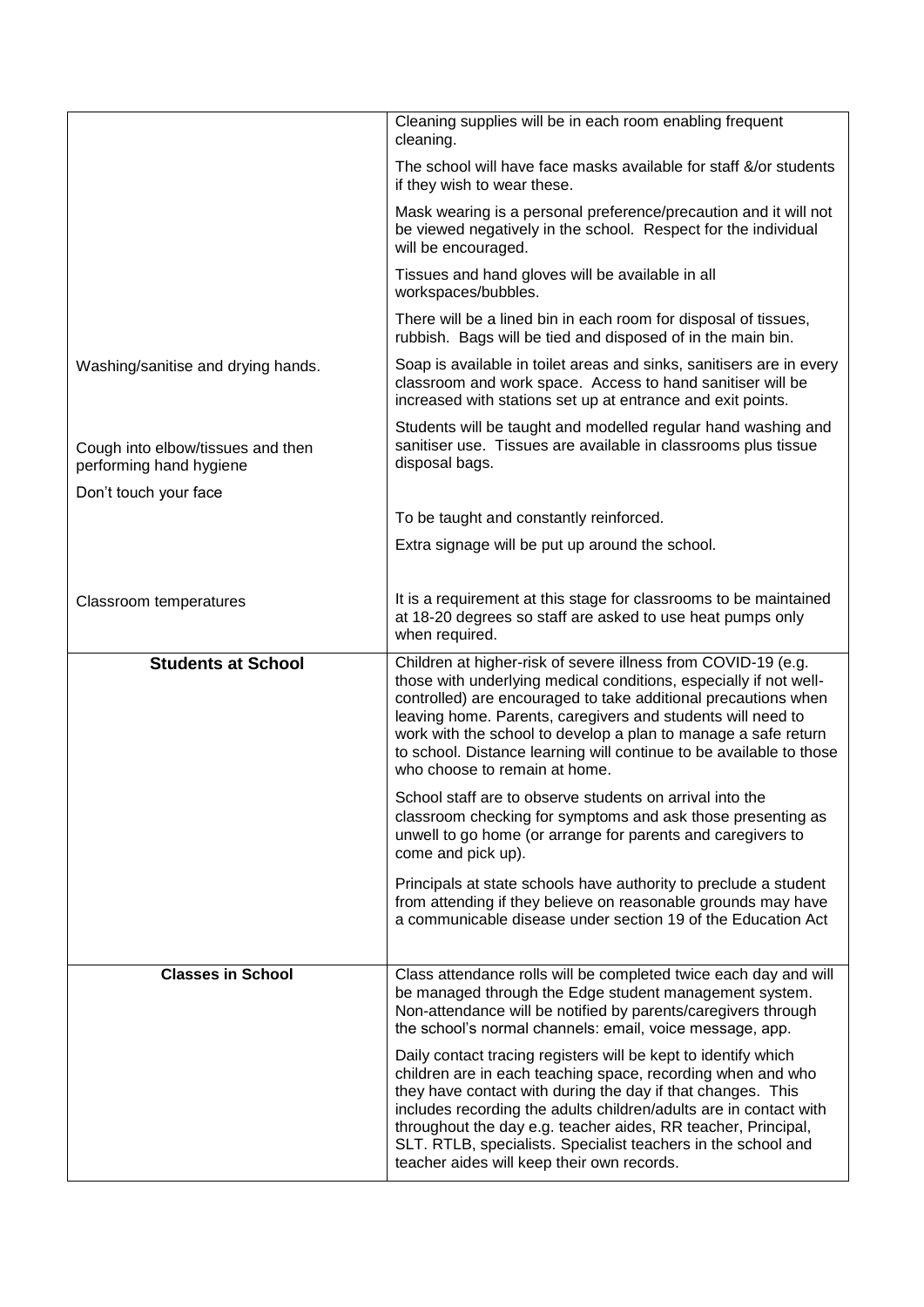| Children, young people and staff whenever possible should be<br>far enough away from each other so that they are not breathing<br>on or touching each other, coupled with good hygiene practices<br>and regular cleaning of commonly touched surfaces. There does<br>not need to be a specific measurement but where practicable 1<br>metre can be used as a guide, particularly between adults.<br>Practice should be sensible.                                                          |
|-------------------------------------------------------------------------------------------------------------------------------------------------------------------------------------------------------------------------------------------------------------------------------------------------------------------------------------------------------------------------------------------------------------------------------------------------------------------------------------------|
| Classrooms will be used only by the students in that class.                                                                                                                                                                                                                                                                                                                                                                                                                               |
| Furniture set up in classrooms will take into account access in<br>and out of the room/toilet area, lighting, sound projection, TV<br>screen, storage, etc. and be arranged to allow students to<br>maintain their 1-metre distance where ever possible. (Junior<br>rooms will do their best to maximise distance between<br>students/students and teachers e.g. crosses on carpet areas but<br>this will not always be possible especially in the case of a<br>distraught young student) |
| Students are not required to sit in the same place each day<br>however where this is possible to do so this will support contact<br>tracing.                                                                                                                                                                                                                                                                                                                                              |
| Normal school emergency evacuation processes apply. Keeping<br>physical distancing at the evacuation point.                                                                                                                                                                                                                                                                                                                                                                               |
| Break times for classes/groups organised to minimise<br>congregation of students in shared spaces:                                                                                                                                                                                                                                                                                                                                                                                        |
| Three main breaks will be taken throughout the day-20mins,<br>35 mins & 20 mins. Two groups spread levels/places to<br>congregate:<br>10 - 10.20 Group 1 : Piwakawaka & Ruru/Junior<br>playground/front, Kakapo/Tui / Outside these rooms & junior<br>field, senior playground, Takahe & Karearea - Senior field<br>10.25 - 10.45 Group 2: Titipounamu - Junior<br>playground/frontage, Kereru - Junior field & senior playground,<br>Weka & Kea - Senior field                           |
| 11.20 - 11.55: Group 1: Same places but Takahe & Karearea<br>can use senior playground instead of Kakapo & Tui<br>12.-12.35: Group 2 Same places but Weka & Kea can have<br>playground instead of Kereru                                                                                                                                                                                                                                                                                  |
| 12.55 - 1.15 : Group 1: As per 10am areas<br>1.20 - 1.40: Group 2 As per 10.25 areas<br>Duty teachers will be assigned to minimise staff/student contact<br>with others outside of their rooms and will be in each area.                                                                                                                                                                                                                                                                  |
| Regular fitness and exercise breaks will be programmed.                                                                                                                                                                                                                                                                                                                                                                                                                                   |
| Bathroom areas will be assigned to classes and these will be<br>used by only those students at all times: Kea students - Kea<br>bathroom, Piwakawaka & Titipounamu students - Junior<br>bathroom, Tui, Ruru & Kakapo students - Ruru Bathroom,<br>Kereru, Takahe, Karearea, Weka students - Senior bathrooms.                                                                                                                                                                             |
| The school library may be used - hand hygiene must be carried<br>out prior to and after the visit however initially each class will<br>receive a class set of books to use and lend out to students.                                                                                                                                                                                                                                                                                      |
| Shared supplies and equipment are able to be used if students<br>and staff are undertaking regular hand and equipment washing,<br>and staying away if sick.                                                                                                                                                                                                                                                                                                                               |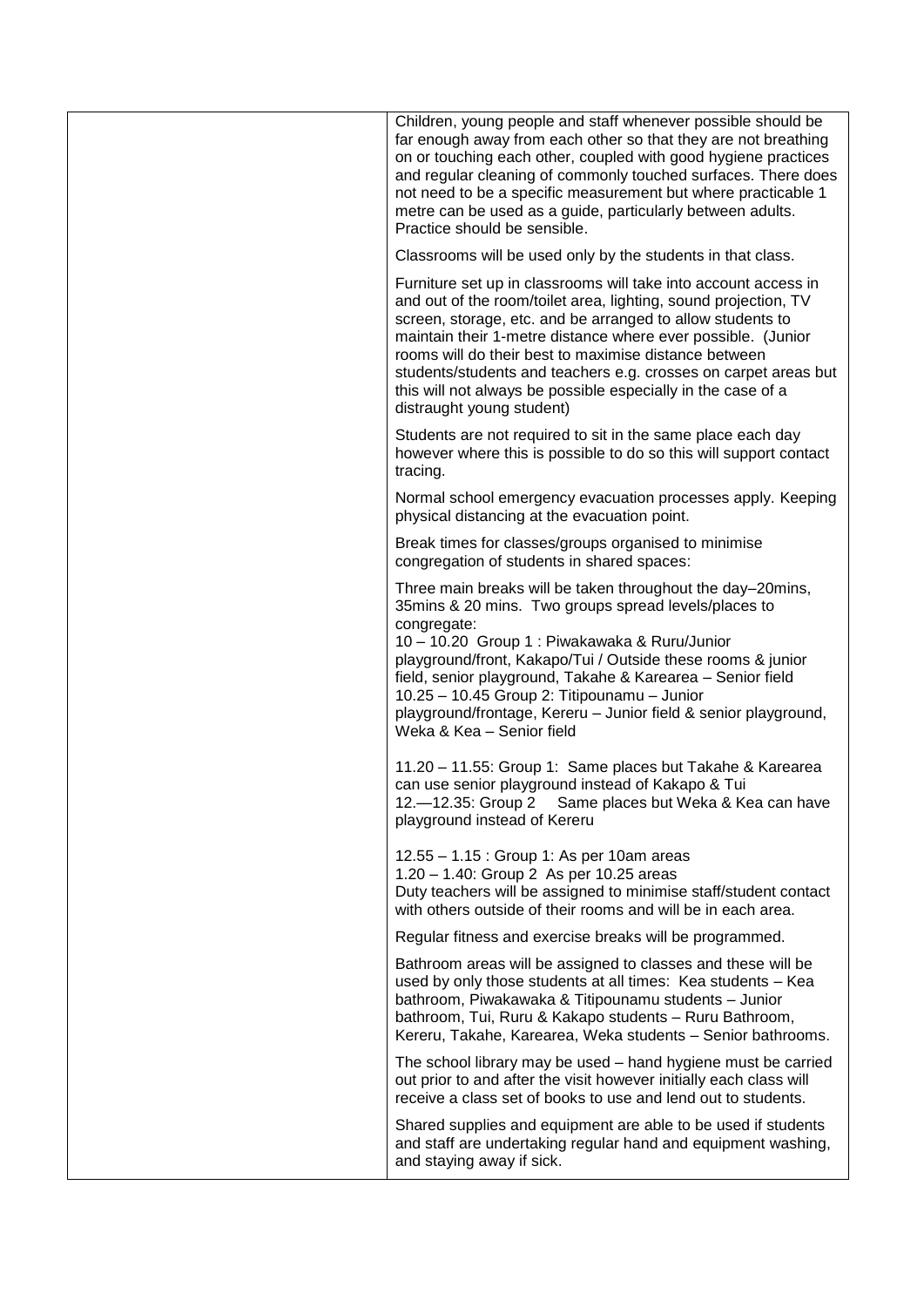| <b>Sick Children</b>                    | Parents must not send sick children to school.                                                                                                                                                                                                                                                                                                                                                                                                          |
|-----------------------------------------|---------------------------------------------------------------------------------------------------------------------------------------------------------------------------------------------------------------------------------------------------------------------------------------------------------------------------------------------------------------------------------------------------------------------------------------------------------|
|                                         | Initially any unwell students will be isolated in the alternative sick<br>bay (DP office.)                                                                                                                                                                                                                                                                                                                                                              |
|                                         | If a child is unwell the parents will be contacted and the child<br>sent home immediately.                                                                                                                                                                                                                                                                                                                                                              |
|                                         | If the sickness is of a respiratory type they will be asked to wear<br>a mask. Healthline will be contacted for advice 0800 358 5453                                                                                                                                                                                                                                                                                                                    |
|                                         | Staff handling the child must use a face mask, door will be shut<br>and signage positioned on door notifying others of no entry.                                                                                                                                                                                                                                                                                                                        |
|                                         | The room they have waited in will be cleaned                                                                                                                                                                                                                                                                                                                                                                                                            |
|                                         | Their work area in their classroom will be cleaned.                                                                                                                                                                                                                                                                                                                                                                                                     |
|                                         |                                                                                                                                                                                                                                                                                                                                                                                                                                                         |
| <b>Playground Accidents by Children</b> | These children will be handled by the teacher on duty for minor<br>accidents e.g. plaster required. Minor first aid equipment will be<br>available in each classroom.                                                                                                                                                                                                                                                                                   |
|                                         | In the case of more treatment necessary or an emergency an<br>SLT member will take the lead and handle as appropriate in the<br>sickbay.                                                                                                                                                                                                                                                                                                                |
|                                         |                                                                                                                                                                                                                                                                                                                                                                                                                                                         |
| <b>Staff at work</b>                    | Understanding staff availability to work onsite will be an<br>important step for making arrangements to operate under Alert<br>Level 2. Unless required to self-isolate on public health advice<br>all employees are able to return to work on site, but are asked to<br>do so in a safe and conscientious way.                                                                                                                                         |
|                                         | Staff at higher-risk of severe illness from COVID-19 are able to<br>work on-site if they can do it in a safe way. Staff and employers<br>should discuss and agree whether additional control measures<br>can be put in place, whether these workers can work from home,<br>or if not, what leave and pay arrangements will apply.                                                                                                                       |
|                                         | Employees who cannot return to work for health reasons should<br>work from home, or be provided with alternative duties where it<br>is safe to do so. If neither option is available, the Board may<br>choose to provide discretionary paid leave (at their cost) to<br>teaching staff, or approved annual leave or other paid leave for<br>non-teaching staff. Where no paid leave arrangement can be<br>agreed, special unpaid leave can be provided. |
|                                         | Where a person is not able return to work as normal due to an<br>underlying health concern they should provide an appropriate<br>medical evidence to support this request (such as a medical<br>certificate obtained at the employees cost).                                                                                                                                                                                                            |
|                                         | Employees are expected to resume their usual childcare<br>arrangements, if needed. Some flexibility may be required if all<br>usual childcare options are not available.                                                                                                                                                                                                                                                                                |
|                                         | Where there are genuine limitations to returning at work,<br>employees may require flexible working arrangements to<br>accommodate those limitations such as different start/finish<br>times, working remotely, and/or rotating days both on-site and<br>working from home.                                                                                                                                                                             |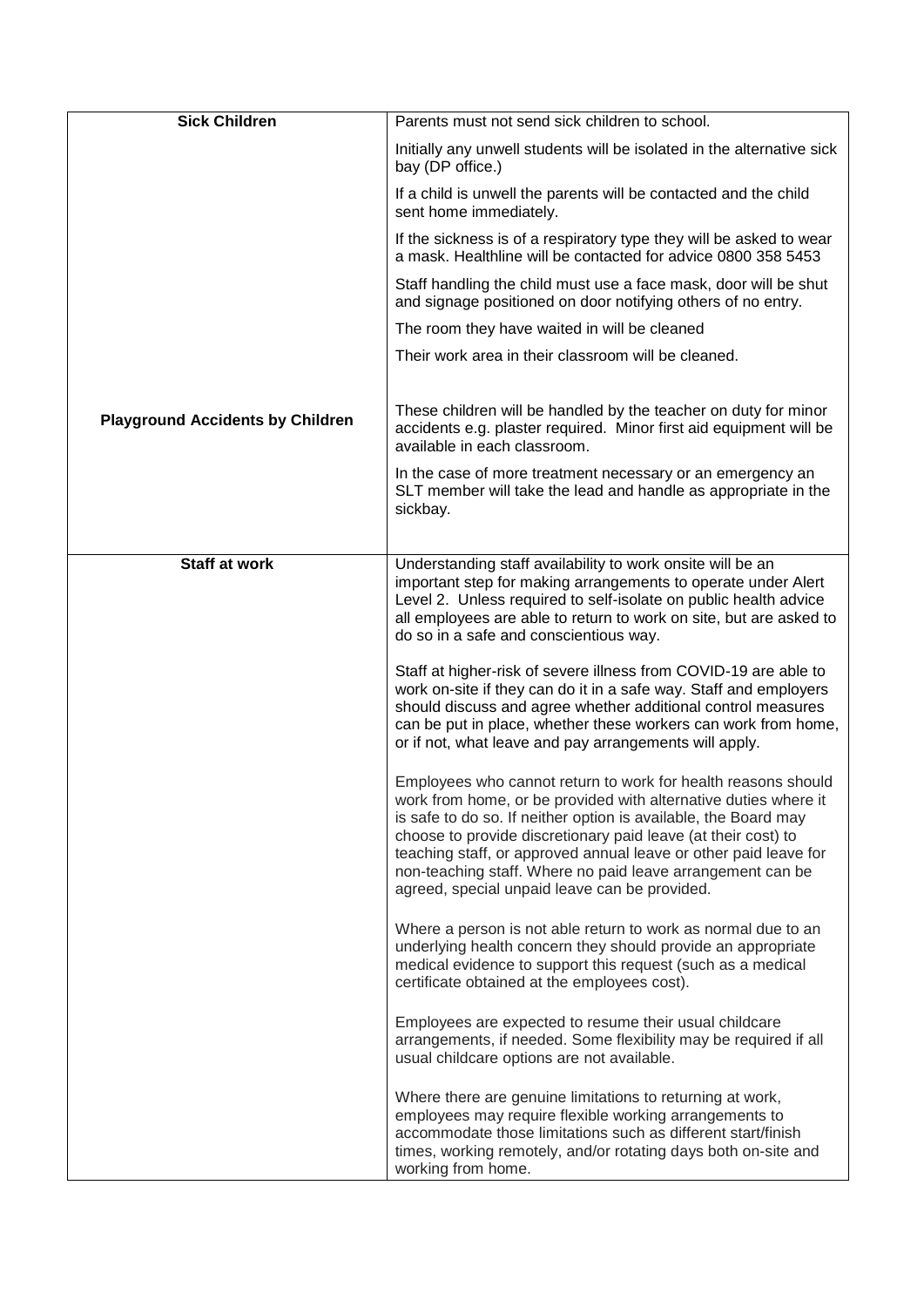|                                   | Procedure for staff arriving at school - first staff member that<br>opens the school - unset all alarms and then disinfect the control<br>pad, open doors required, wipe down door handle.<br>All staff to enter office to complete contact tracing form and sign-<br>in pad.<br>Keep 1m inside and 2m outside social distancing where-ever<br>possible.<br>Sick Staff – under Alert Level 2: No sick staff member is to |
|-----------------------------------|--------------------------------------------------------------------------------------------------------------------------------------------------------------------------------------------------------------------------------------------------------------------------------------------------------------------------------------------------------------------------------------------------------------------------|
| <b>Sick Staff</b>                 | attend school. SLT will be notified as soon as possible and<br>either a reliever or a member of the SLT will cover. Relievers<br>will be kept to a minimum.                                                                                                                                                                                                                                                              |
|                                   | When you leave wipe down any surface you have been<br>touching/working on, complete contact tracing forms and sign<br>out.                                                                                                                                                                                                                                                                                               |
| Other Visitors to the school      | All visitors/parents/relieving staff, etc to the school will be<br>managed through the front office.                                                                                                                                                                                                                                                                                                                     |
| <b>Contact Tracing Register</b>   | The sign in/sign out register will need to be filled in on the tablet<br>in the office.                                                                                                                                                                                                                                                                                                                                  |
|                                   | Other than at the end of the day all pickups of resources &/or<br>students, by parents will be at the front gate at a prearranged<br>time. Any pickups from office will be noted on contact tracing<br>register.                                                                                                                                                                                                         |
|                                   | Only one visitor will be allowed to enter the office at a time. A 2<br>metre spacing prior to the door will be marked.                                                                                                                                                                                                                                                                                                   |
|                                   |                                                                                                                                                                                                                                                                                                                                                                                                                          |
| <b>Entry and Exit from School</b> | Physical distancing paramount at all times                                                                                                                                                                                                                                                                                                                                                                               |
|                                   | Students: Entry and exit from the front office gate arriving as<br>close to 8.55 a.m. as possible, exiting $2.30 - 3.15$ p.m. Parents<br>to drop students off and pick up and not enter school. Staff<br>members will be in attendance to wave students in.                                                                                                                                                              |
|                                   | Staff: From car parks                                                                                                                                                                                                                                                                                                                                                                                                    |
|                                   | Any meetings taking place on the school site over the period of<br>Level 2 will adhere to maintaining physical distancing where<br>practicable.                                                                                                                                                                                                                                                                          |
| <b>Staffroom</b>                  | Staff will maintain 1-metre distancing at all times and restrict<br>their seating to this.                                                                                                                                                                                                                                                                                                                               |
|                                   | Staff must place their own cups in the dishwasher (or wash their<br>own cup)                                                                                                                                                                                                                                                                                                                                             |
|                                   | Disposable items will be available as well.                                                                                                                                                                                                                                                                                                                                                                              |
|                                   | Staff will follow required cleaning practices when they are in the<br>staffroom.                                                                                                                                                                                                                                                                                                                                         |
| <b>Duty</b>                       | All teachers on duty are to practice social distancing. The only<br>exception is if a child is badly hurt.                                                                                                                                                                                                                                                                                                               |
| <b>Breakfast Club</b>             | Suspended.                                                                                                                                                                                                                                                                                                                                                                                                               |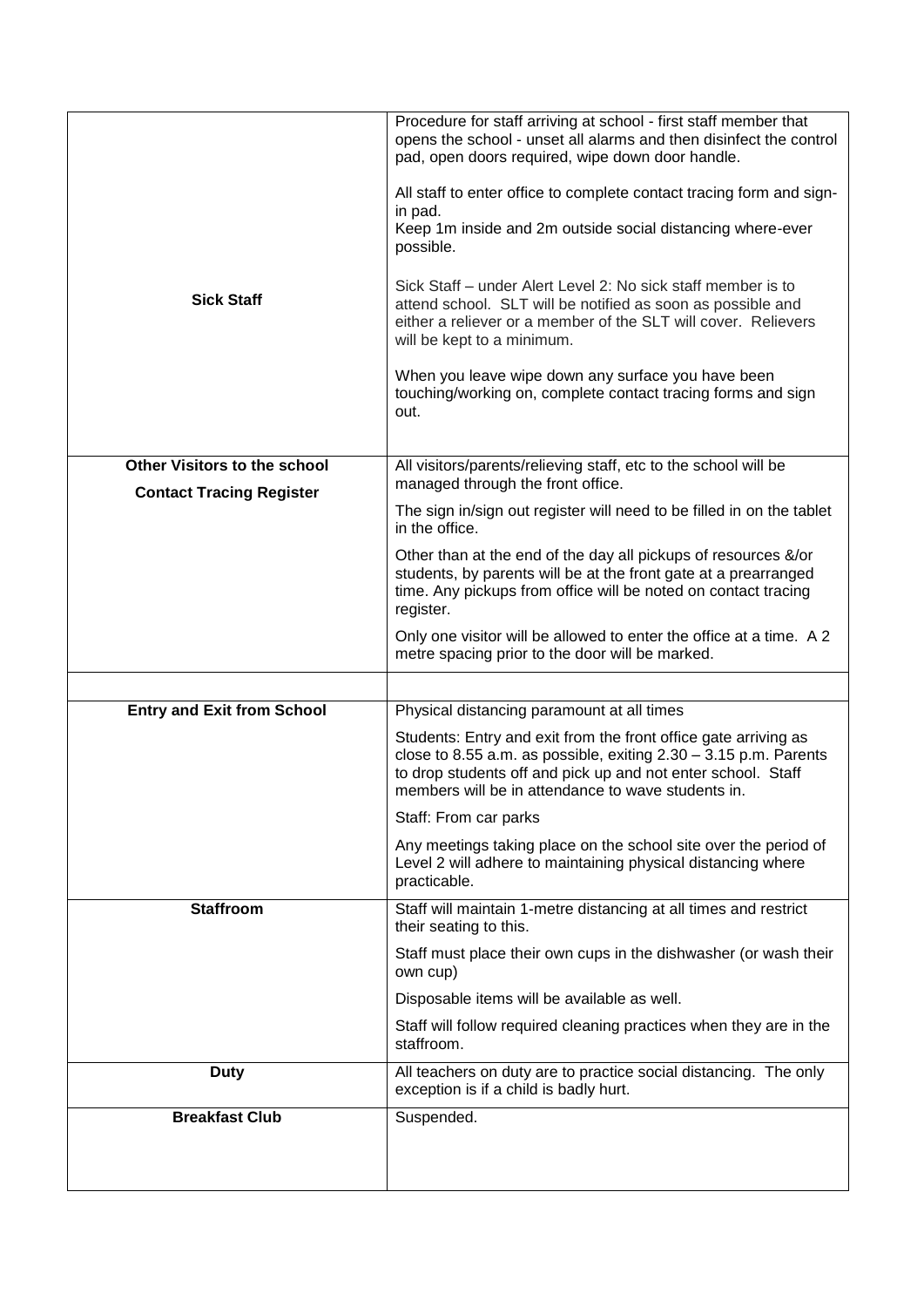| <b>PE/Sports/Cultural Groups</b>          | Classes will be provided with sports equipment that they will<br>need to manage and regularly clean with warm soapy water<br>daily.                                                                                                                                                                                                  |
|-------------------------------------------|--------------------------------------------------------------------------------------------------------------------------------------------------------------------------------------------------------------------------------------------------------------------------------------------------------------------------------------|
|                                           | Physical education classes and break time activities can include<br>access to sports equipment including playgrounds but hygiene<br>practice will be observed before and after playing with<br>equipment. There will also need to be regular cleaning of shared<br>equipment such as balls, sticks etc.                              |
|                                           | Physical distance is not possible in some sporting activities. In<br>these situations extra emphasis on handwashing and drying (or<br>cleansing with hand sanitiser) before and after activities and<br>regular cleaning of equipment is very important.                                                                             |
|                                           | Practices and rehearsals will be able to go ahead (note the<br>physical distancing recommendation of 1 metre distance where<br>practicable, for singing and wind instruments). Performances<br>where visitors are attending, including parents and caregivers, will<br>need to align with public health requirements for gatherings. |
|                                           | For school events attended by staff and students, there are<br>no restrictions on numbers of people indoors or outside at<br>schools other than what other public health or health and<br>safety measures require. Parents and extended families not<br>included.                                                                    |
|                                           | The exception is where people from outside the school may<br>be attending, e.g. for a school production or school ball. In<br>these examples and if a school is hiring out their hall or<br>allowing community groups to use school facilities, the<br>mass gathering rules will apply.                                              |
| <b>Events or Activities held off-site</b> | Any events or activities held off-site must meet all public health<br>requirements. At the present time the Board have decided<br>there will be no off-site events. This includes technology<br>classes.                                                                                                                             |
| <b>Bible in Schools Programme</b>         | This will not resume under Alert Level 2 in term 2.                                                                                                                                                                                                                                                                                  |
| <b>Team/School Assemblies</b>             | During the initial phase of Alert Level 2 there will be no team or<br>school assemblies. This will be reviewed after the first two<br>weeks.                                                                                                                                                                                         |
| <b>After School Kelly Club</b>            | The resumption of after school care will only take place with<br>BOT and Kelly Club combined policy in place.                                                                                                                                                                                                                        |
| <b>Professional Development</b>           | On-line delivery to continue where ever possible. Physical<br>distancing to be planned for.                                                                                                                                                                                                                                          |
| For any Staff Working from Home           | If you are working from home, it is your responsibility to look<br>after your own Health and Safety including hazards, security,<br>privacy.                                                                                                                                                                                         |
|                                           | You are encouraged to get up and move around during the day                                                                                                                                                                                                                                                                          |
|                                           | Ensure your chair and workspace are ergonomically safe.                                                                                                                                                                                                                                                                              |
|                                           | Stand at a high bench with your laptop from time to time.                                                                                                                                                                                                                                                                            |
|                                           | Get out in the fresh air and have some local exercise regularly.                                                                                                                                                                                                                                                                     |
|                                           | No-one's work is going to be judged                                                                                                                                                                                                                                                                                                  |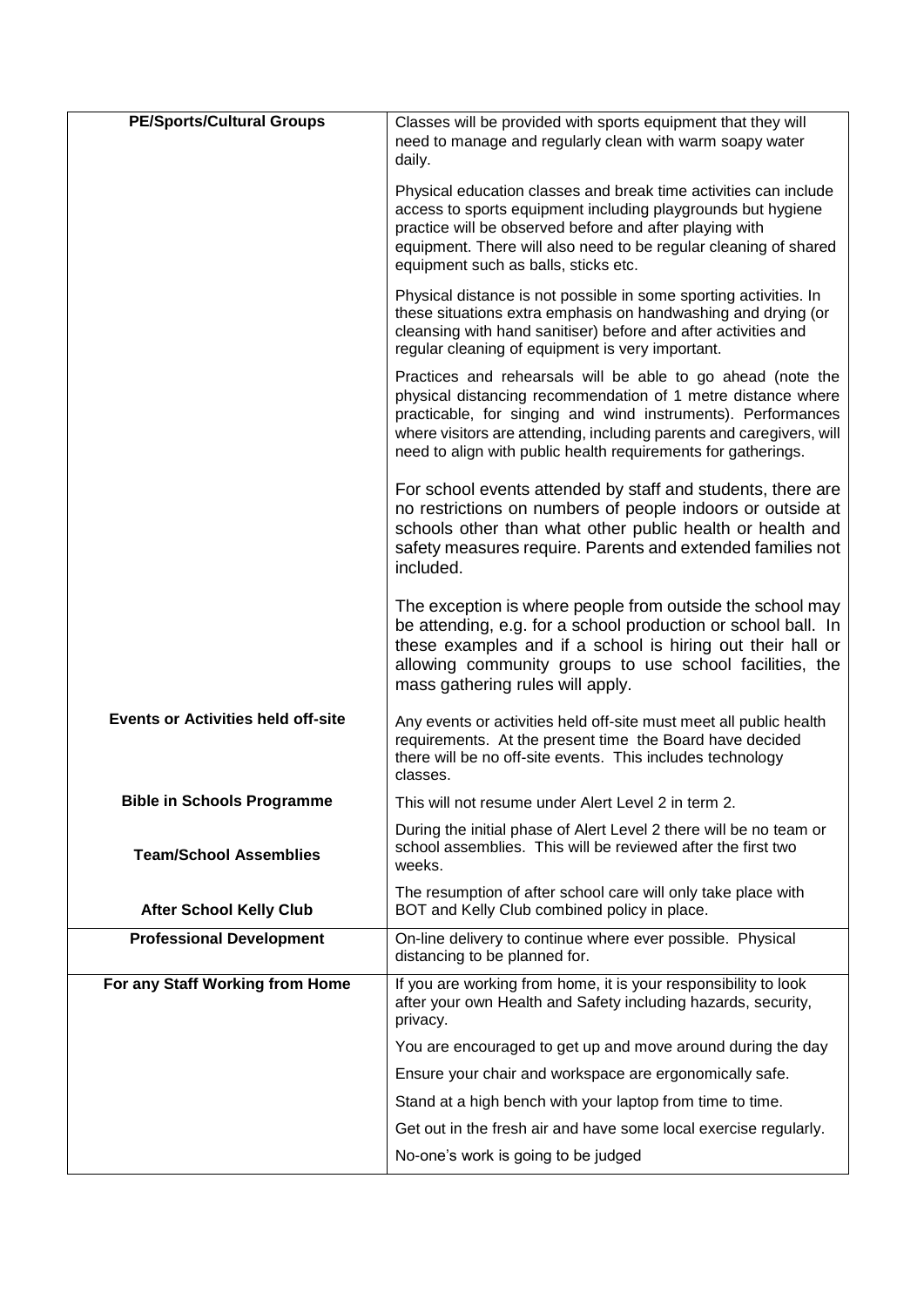| Acknowledgement of pressures of working at home with children<br>and other distractions. Family comes first! |
|--------------------------------------------------------------------------------------------------------------|
|                                                                                                              |

#### **Communication to Parents under Alert Level 2**

Parent instructions – bringing students to school during Alert Level 2 at Buckland School

#### **Welcome Back!**

To ensure Buckland School is a safe place for students and staff we ask that you strictly adhere to the following guidelines and that you go over the rules with your children prior to starting back to school:

**Student Well-Being** – Students may find coming back to school difficult. Assuring them that they are safe and checking on their wellbeing is the first and most important job we will be doing. Once we are assured children are settled then we will start focusing on learning. Please discuss any/all concern/worries your child is having with their teacher or discuss with me (principal) immediately by phone or email only. We are very aware of the impact this challenging time has had on children and their families and want to do everything in our power to promote positive wellbeing. We will do our best to support children to make the transition back to school a positive experience.

**Beginning of School day** – Students need to be at school as close to 8.55 a.m. as is possible. Students must enter through the front two gates only (not the front parking area.) Until further notice parents must farewell their children at these gates and not enter the school. Children and parents must maintain as much physical social distance from anyone outside of their family at all times. The recommendation for parents and caregivers, from people they don't know (to align with public health measures outside the school grounds) is 2 metres.

Students must go directly to their classrooms and hand sanitize. They will not be allowed to play outside prior to school starting to minimise contact with others. Until further notice no student should be on-site earlier than 8.30 a.m.

**18 May** – Students will make their way to their own room. They will be informed about the rules around keeping safe while at school. (Please pre-empt this by talking about hand washing, sanitising, coughing into sleeve and social distancing.)

**End of School Day** – Students will be released from their classes in a staggered manner (juniors first) and will exit via the two school gates. Pickup time will be between 2.45 – 3.15 p.m. Parents cannot come into the school grounds to pick up students unless prior arrangement has been made and the correct sign-in completed at the school office (to allow for contact tracing should the need arise.)

**Food & Drink** – Students need to bring their own named lunchbox with food for the day along with a full named water bottle. There will be no sharing of food and water fountains will not be operating. Lunch will be eaten inside classrooms. We also request that students bring a **named** hand towel that they can use for hand drying. (This is to prevent the transfer of germs and will be sent home each Friday for washing.)